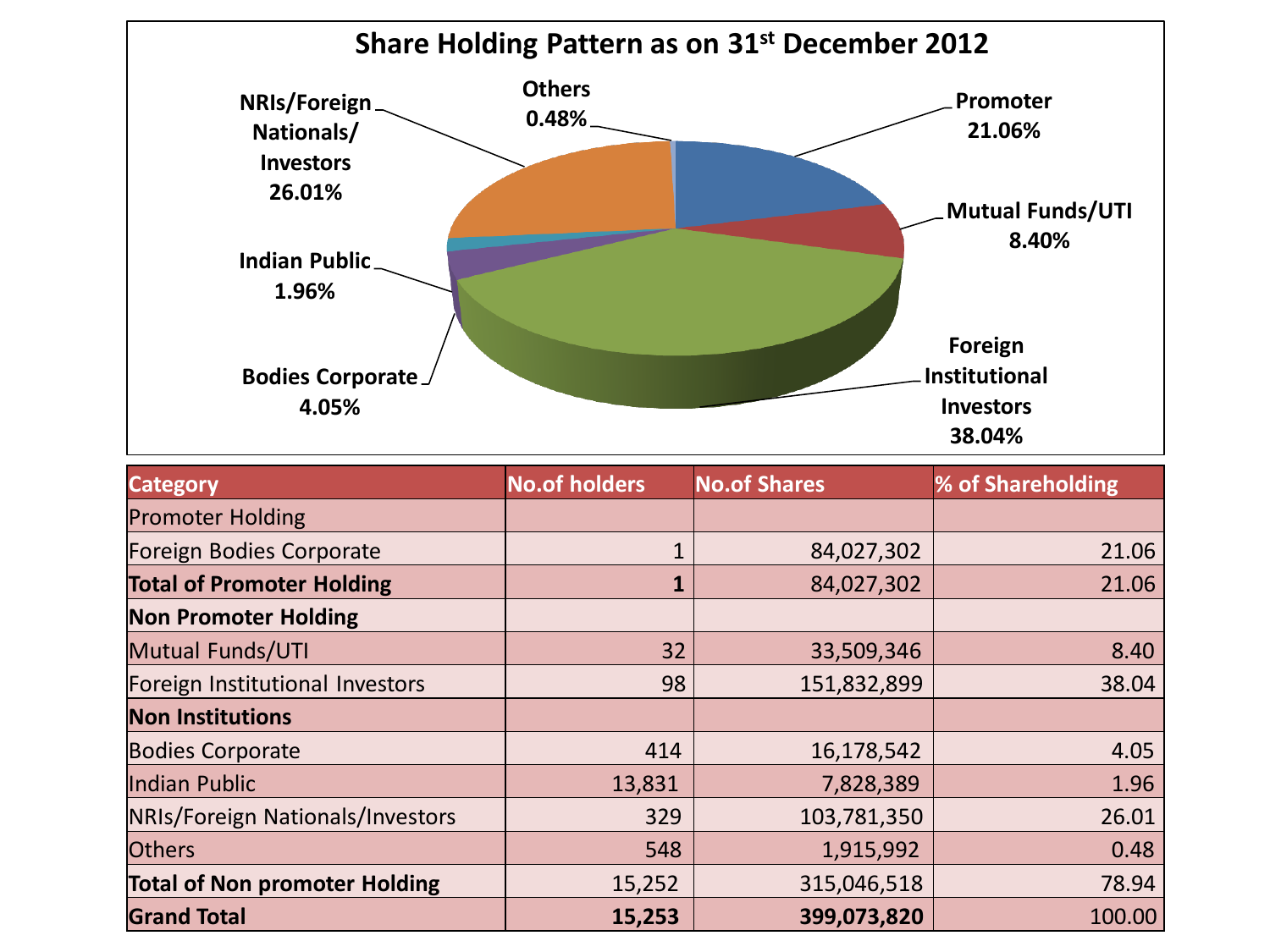### **(I)(a) Statement showing Shareholding Pattern**

## **Name of the Company : Redington (India) Limited Scrip Code, Name of the scrip, class of security : REDINGTON As on Date : 31-Dec-2012**

| Partly paid-up shares                                                                                       | No. of partly                       | As a % of total no.                                             | As a % of total no. of shares of the                                                                          |
|-------------------------------------------------------------------------------------------------------------|-------------------------------------|-----------------------------------------------------------------|---------------------------------------------------------------------------------------------------------------|
|                                                                                                             | paid-up shares                      | of partly paid-up Shares                                        | company                                                                                                       |
| Held by promoter/promoter group                                                                             |                                     |                                                                 |                                                                                                               |
| Held by public                                                                                              |                                     |                                                                 |                                                                                                               |
| <b>Total</b>                                                                                                |                                     |                                                                 | $\overline{0}$                                                                                                |
| Outstanding convertible securities                                                                          | No. of<br>outstanding<br>securities | As a % of total no. of<br>outstanding convertible<br>securities | As a % of total no. of shares of<br>the company, assuming full<br>conversion of the<br>convertible securities |
| Held by promoter/promoter group                                                                             |                                     |                                                                 | 0                                                                                                             |
| Held by public                                                                                              |                                     |                                                                 |                                                                                                               |
| <b>Total</b>                                                                                                |                                     |                                                                 |                                                                                                               |
| Warrants                                                                                                    | No. of warrants                     | As a % of total no. of<br>warrants                              | As a % of total no. of shares of the<br>company, assuming full conversion<br>of Warrants                      |
| Held by promoter/promoter group                                                                             |                                     |                                                                 |                                                                                                               |
| Held by public                                                                                              |                                     |                                                                 |                                                                                                               |
| <b>Total</b>                                                                                                |                                     |                                                                 | 0                                                                                                             |
| Total paid-up capital of the company,<br>assuming full conversion of warrants and<br>convertible securities | 399073820                           |                                                                 |                                                                                                               |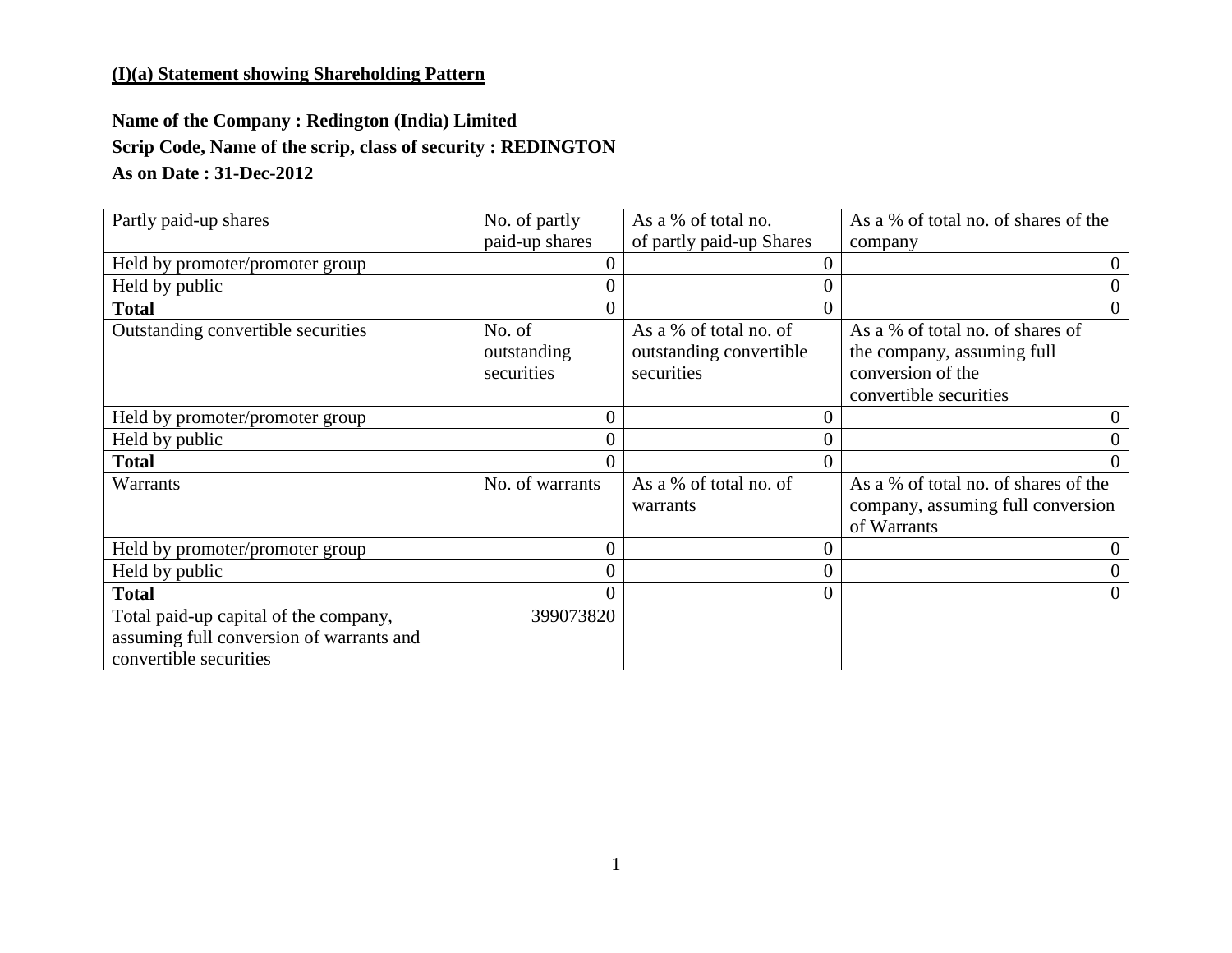# **(I)(a) Statement showing Shareholding Pattern**

| Sr.<br>no. | <b>Category of</b><br>shareholder                                    | <b>Number of</b><br>shareholders | <b>Total</b><br>number of<br>shares | <b>Number of</b><br>shares held in<br>dematerialized | Total shareholding as a<br>percentage of total<br>number of shares |                                             | <b>Shares Pledged or</b><br>otherwise<br>encumbered |                                                            |
|------------|----------------------------------------------------------------------|----------------------------------|-------------------------------------|------------------------------------------------------|--------------------------------------------------------------------|---------------------------------------------|-----------------------------------------------------|------------------------------------------------------------|
| (I)        | (II)                                                                 | (III)                            | (IV)                                | form<br>(V)                                          | As a<br>percentage<br>of $(A+B)^1$<br>(VI)                         | As a<br>percentage<br>of $(A+B+C)$<br>(VII) | <b>Number</b><br><b>of</b><br>shares<br>(VIII)      | As a<br>percentage<br>$(IX) =$<br>(VIII) /<br>$(IV) * 100$ |
| (A)        | <b>Promoter and</b><br><b>Promoter Group<sup>2</sup></b>             |                                  |                                     |                                                      |                                                                    |                                             |                                                     |                                                            |
| (1)        | <b>Indian</b>                                                        |                                  |                                     |                                                      |                                                                    |                                             |                                                     |                                                            |
| (a)        | Individuals/Hindu<br><b>Undivided Family</b>                         | $\overline{0}$                   | $\overline{0}$                      | $\overline{0}$                                       | 0.00                                                               | 0.00                                        | $\overline{0}$                                      | $\overline{0}$                                             |
| (b)        | Central<br>Government/State<br>Government(s)                         | $\overline{0}$                   | $\theta$                            | $\overline{0}$                                       | 0.00                                                               | 0.00                                        | $\overline{0}$                                      | $\overline{0}$                                             |
| (c)        | <b>Bodies Corporate</b>                                              | $\overline{0}$                   | $\overline{0}$                      | $\overline{0}$                                       | 0.00                                                               | 0.00                                        | $\overline{0}$                                      | $\overline{0}$                                             |
| (d)        | Financial<br><b>Institutions/Banks</b>                               | $\overline{0}$                   | $\theta$                            | $\overline{0}$                                       | 0.00                                                               | 0.00                                        | $\overline{0}$                                      | $\theta$                                                   |
| (e)        | Any Other (Total)                                                    | $\overline{0}$                   | $\overline{0}$                      | $\mathbf{0}$                                         | 0.00                                                               | 0.00                                        | $\overline{0}$                                      | $\overline{0}$                                             |
|            | Sub-Total $(A)(1)$                                                   | $\overline{0}$                   | $\overline{0}$                      | $\overline{0}$                                       | 0.00                                                               | 0.00                                        | $\overline{0}$                                      | 0.00                                                       |
| (2)        | Foreign                                                              |                                  |                                     |                                                      |                                                                    |                                             |                                                     |                                                            |
| (a)        | Individuals (Non-<br>Resident<br>Individuals/Foreign<br>Individuals) | $\overline{0}$                   | $\theta$                            | $\overline{0}$                                       | 0.00                                                               | 0.00                                        | $\theta$                                            | 0.00                                                       |
| (b)        | <b>Bodies Corporate</b>                                              | $\mathbf{1}$                     | 84027302                            | 84027302                                             | 21.06                                                              | 21.06                                       | $\overline{0}$                                      | $\overline{0}$                                             |
| (c)        | Institutions                                                         | $\overline{0}$                   | $\overline{0}$                      | $\overline{0}$                                       | 0.00                                                               | 0.00                                        | $\overline{0}$                                      | 0.00                                                       |
| (d)        | <b>Qualified Foreign</b><br>Investor                                 | $\overline{0}$                   | $\theta$                            | $\Omega$                                             | 0.00                                                               | 0.00                                        | $\Omega$                                            | 0.00                                                       |
| (e)        | Any Other (Total)                                                    | $\overline{0}$                   | $\boldsymbol{0}$                    | $\overline{0}$                                       | 0.00                                                               | 0.00                                        | $\boldsymbol{0}$                                    | 0.00                                                       |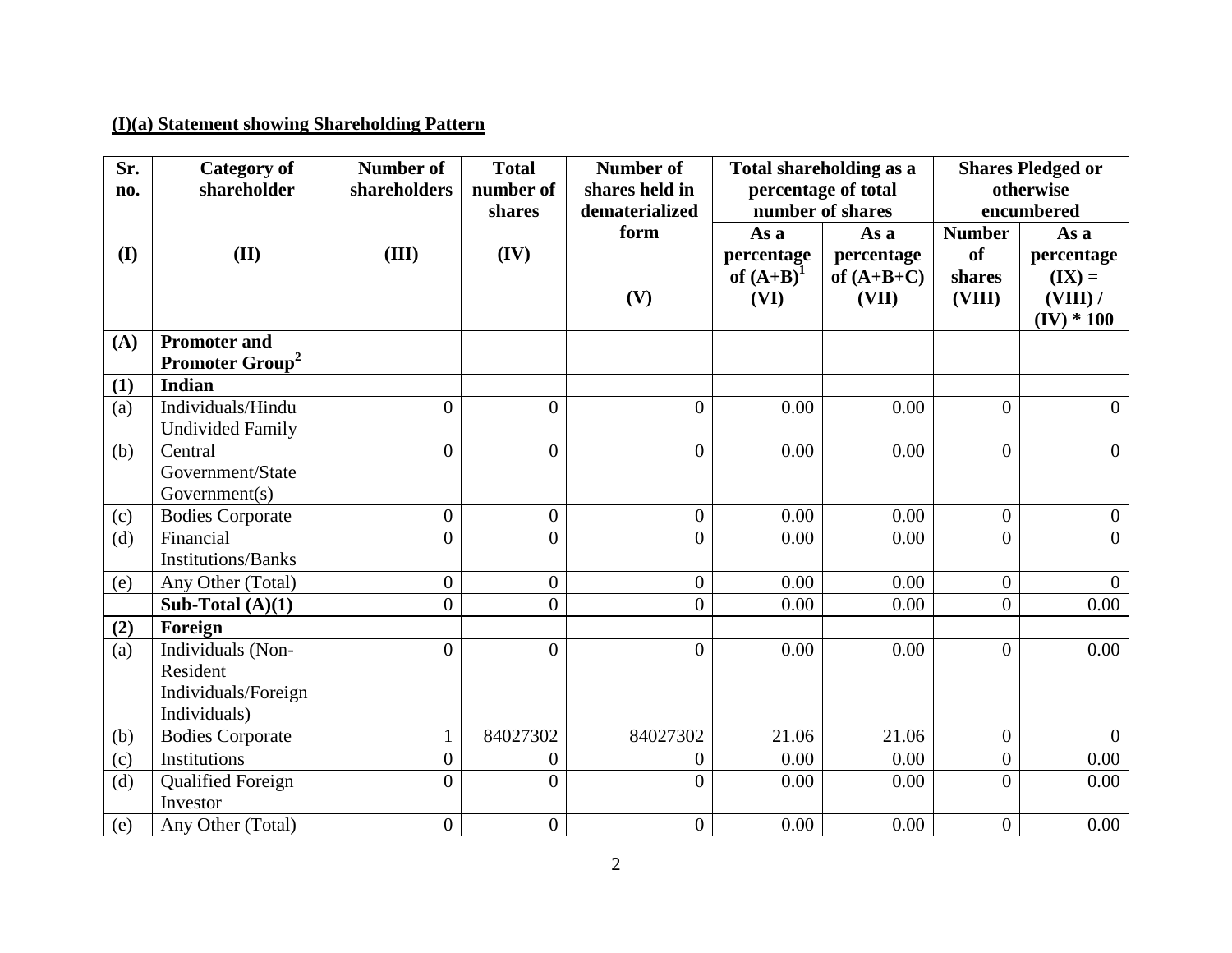|            | Sub-Total $(A)(2)$               | $\mathbf{1}$   | 84027302       | 84027302       | 21.06 | 21.06 | $\overline{0}$ | 0.00 |
|------------|----------------------------------|----------------|----------------|----------------|-------|-------|----------------|------|
|            |                                  |                |                |                |       |       |                |      |
|            | <b>Total Shareholding</b>        | 1              | 84027302       | 84027302       | 21.06 | 21.06 | $\Omega$       | 0.00 |
|            | of Promoter and                  |                |                |                |       |       |                |      |
|            | <b>Promoter Group</b>            |                |                |                |       |       |                |      |
|            | $(A)=(A)(1)+(A)(2)$              |                |                |                |       |       |                |      |
| <b>(B)</b> | Public shareholding <sup>3</sup> |                |                |                |       |       |                |      |
| (1)        | <b>Institutions</b>              |                |                |                |       |       |                |      |
| (a)        | Mutual Funds/UTI                 | 32             | 33509346       | 33509346       | 8.40  | 8.40  | N.A.           | N.A. |
| (b)        | Financial                        | $\overline{0}$ | 0              | $\Omega$       | 0.00  | 0.00  | N.A.           | N.A. |
|            | <b>Institutions/Banks</b>        |                |                |                |       |       |                |      |
| (c)        | Central                          | $\theta$       | $\theta$       | $\Omega$       | 0.00  | 0.00  | N.A.           | N.A. |
|            | Government/State                 |                |                |                |       |       |                |      |
|            | Government(s)                    |                |                |                |       |       |                |      |
| (d)        | <b>Venture Capital Funds</b>     | $\overline{0}$ | $\overline{0}$ | $\theta$       | 0.00  | 0.00  | N.A.           | N.A. |
| (e)        | <b>Insurance Companies</b>       | $\overline{0}$ | $\Omega$       | $\Omega$       | 0.00  | 0.00  | N.A.           | N.A. |
| (f)        | Foreign Institutional            | 98             | 151832899      | 151832899      | 38.04 | 38.04 | N.A.           | N.A. |
|            | Investors                        |                |                |                |       |       |                |      |
| (g)        | Foreign Venture                  | $\overline{0}$ | $\overline{0}$ | $\theta$       | 0.00  | 0.00  | N.A.           | N.A. |
|            | <b>Capital Investors</b>         |                |                |                |       |       |                |      |
| (h)        | <b>Qualified Foreign</b>         | $\overline{0}$ | $\theta$       | $\Omega$       | 0.00  | 0.00  | N.A.           | N.A. |
|            | Investor                         |                |                |                |       |       |                |      |
| (i)        | Any Other (Total)                | $\overline{0}$ | $\overline{0}$ | $\overline{0}$ | 0.00  | 0.00  | N.A.           | N.A. |
|            | Sub-Total $(B)(1)$               | 130            | 185342245      | 185342245      | 46.44 | 46.44 | N.A.           | N.A. |
| (2)        | <b>Non-institutions</b>          |                |                |                |       |       |                |      |
| (a)        | <b>Bodies Corporate</b>          | 414            | 16178542       | 16178542       | 4.05  | 4.05  | N.A.           | N.A. |
| (b)        | Individuals - i.                 | 13824          | 6793346        | 6734946        | 1.70  | 1.70  | N.A.           | N.A. |
|            | Individual                       |                |                |                |       |       |                |      |
|            | <b>Shareholders Holding</b>      |                |                |                |       |       |                |      |
|            | Nominal Share Capital            |                |                |                |       |       |                |      |
|            | Up To >Rs. 1 Lakh.               |                |                |                |       |       |                |      |
|            | Individuals - ii.                | $\overline{7}$ | 1035043        | 1035043        | 0.26  | 0.26  | N.A.           | N.A. |
|            | Individual                       |                |                |                |       |       |                |      |
|            | <b>Shareholders Holding</b>      |                |                |                |       |       |                |      |
|            | Nominal Share Capital            |                |                |                |       |       |                |      |
|            | In Excess Of Rs. 1               |                |                |                |       |       |                |      |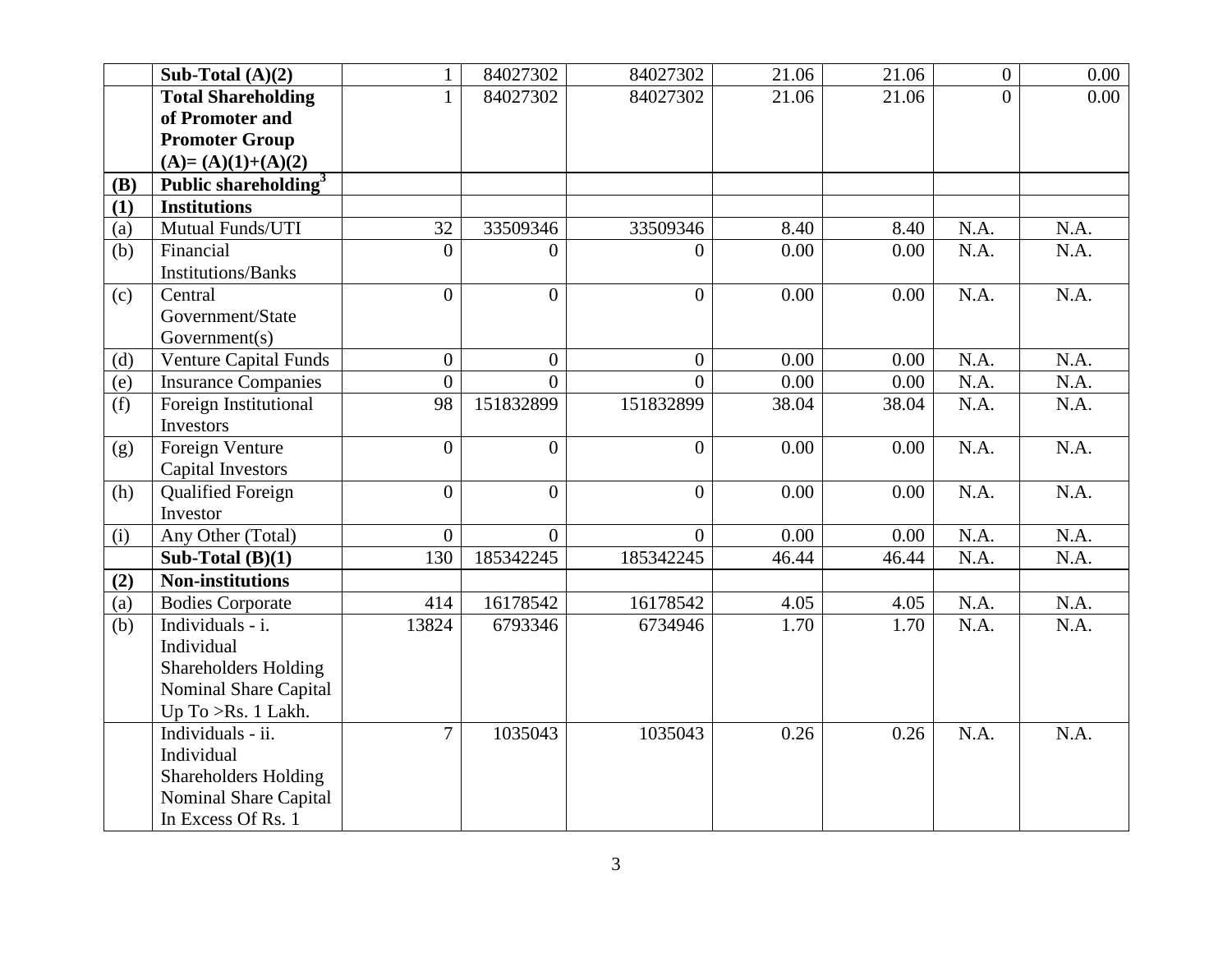|                | Lakh                     |                |                |                |        |        |                |      |
|----------------|--------------------------|----------------|----------------|----------------|--------|--------|----------------|------|
| (c)            | <b>Qualified Foreign</b> | $\overline{0}$ | $\overline{0}$ | $\overline{0}$ | 0.00   | 0.00   | N.A.           | N.A. |
|                | Investor                 |                |                |                |        |        |                |      |
| (d)            | Any Other (Total)        | 877            | 105697342      | 11373032       | 26.49  | 26.49  | N.A.           | N.A. |
| (d1)           | Clearing members         | 57             | 271304         | 271304         | 0.07   | 0.07   | N.A.           | N.A. |
| (d2)           | Directors and            | 8              | 1234015        | 1233965        | 0.31   | 0.31   | N.A.           | N.A. |
|                | Relatives                |                |                |                |        |        |                |      |
| (d3)           | Foreign Corporate        | $\overline{2}$ | 102245940      | 7950000        | 25.62  | 25.62  | N.A.           | N.A. |
|                | <b>Bodies</b>            |                |                |                |        |        |                |      |
| (d4)           | <b>Foriegn Nationals</b> | $\overline{7}$ | 152250         | 151000         | 0.04   | 0.04   | N.A.           | N.A. |
| (d5)           | Hindu Undivided          | 476            | 406562         | 406562         | 0.10   | 0.10   | N.A.           | N.A. |
|                | Families                 |                |                |                |        |        |                |      |
| (d6)           | Non resident Indians     | 320            | 1383160        | 1356785        | 0.35   | 0.35   | N.A.           | N.A. |
| (d7)           | <b>Trusts</b>            | $\overline{7}$ | 4111           | 3416           | 0.00   | 0.00   | N.A.           | N.A. |
|                | Sub-Total $(B)(2)$       | 15122          | 129704273      | 35321563       | 32.50  | 32.50  | N.A.           | N.A. |
|                | <b>Total Public</b>      | 15252          | 315046518      | 220663808      | 78.94  | 78.94  | N.A.           | N.A. |
|                | Shareholding $(B)=$      |                |                |                |        |        |                |      |
|                | $(B)(1)+(B)(2)$          |                |                |                |        |        |                |      |
|                | <b>TOTAL</b> $(A)+(B)$   | 15253          | 399073820      | 304691110      | 100.00 | 100.00 | $\overline{0}$ | 0.00 |
| (C)            | Shares held by           | $\theta$       | 0              | $\Omega$       | N.A.   | 0.00   | N.A.           | N.A. |
|                | Custodians and against   |                |                |                |        |        |                |      |
|                | which Depository         |                |                |                |        |        |                |      |
|                | Receipts have been       |                |                |                |        |        |                |      |
|                | issued                   |                |                |                |        |        |                |      |
| C1             | Promoter and             | $\overline{0}$ | $\overline{0}$ | $\overline{0}$ | N.A.   | 0.00   | N.A.           | N.A. |
|                | Promoter Group           |                |                |                |        |        |                |      |
| C <sub>2</sub> | Public                   | $\overline{0}$ | $\theta$       | $\overline{0}$ | N.A.   | 0.00   | N.A.           | N.A. |
|                | <b>GRAND TOTAL</b>       | 15253          | 399073820      | 304691110      | N.A.   | 100.00 | $\Omega$       | 0.00 |
|                | $(A)+(B)+(C)$            |                |                |                |        |        |                |      |

**<sup>1</sup>For determining public shareholding for the purpose of Clause 40A.**

**<sup>2</sup>For definitions of "Promoter" and "Promoter Group", refer to Clause 40A.**

**<sup>3</sup>For definitions of "Public Shareholding", refer to Clause 40A.**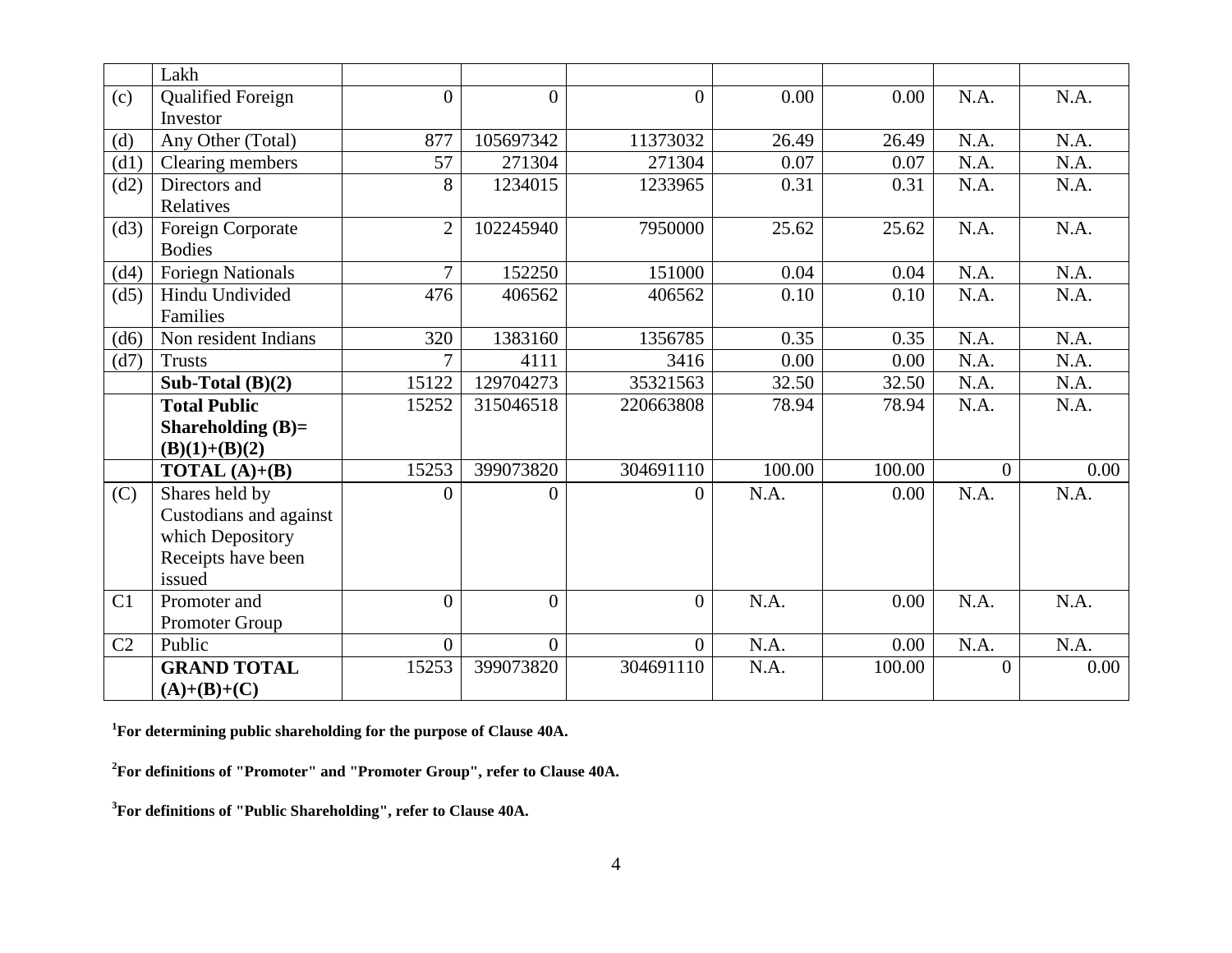|     |                                                   | <b>Total Shares</b><br>held |                                                                      | Shares pledged or<br>otherwise encumbered |                                                           |                                                                                                           | <b>Details of warrants</b>                      |                                                              | <b>Details of convertible</b><br>securities                      |                                                                                         | <b>Total shares</b>                                                                                                                                                     |
|-----|---------------------------------------------------|-----------------------------|----------------------------------------------------------------------|-------------------------------------------|-----------------------------------------------------------|-----------------------------------------------------------------------------------------------------------|-------------------------------------------------|--------------------------------------------------------------|------------------------------------------------------------------|-----------------------------------------------------------------------------------------|-------------------------------------------------------------------------------------------------------------------------------------------------------------------------|
| (I) | <b>Sr.</b> Name of the<br>No. shareholder<br>(II) | <b>Number</b><br>(IV)       | as a $%$<br>of<br>grand<br>total<br>$(A) +$<br>$(B) +$<br>(C)<br>(V) | <b>Number</b><br>(VI)                     | as a<br>percentage<br>$(VII) =$<br>$(VI)$ /<br>$(IV)*100$ | as a $\%$<br>of<br>grand<br>total<br>$(A) +$<br>$(B) +$<br>$(C)$ of<br>sub-<br>clause<br>(I)(a)<br>(VIII) | <b>Number</b><br>of<br>warrants<br>held<br>(XI) | As a $%$<br>total<br>warrants<br>of the<br>same class<br>(X) | Number of<br>number of convertible<br>securities<br>held<br>(XI) | As a % total<br>number of<br>convertible<br>securities of<br>the same<br>class<br>(XII) | <i>(including)</i><br>underlying<br>shares assuming<br>full conversion<br>of warrants and<br>convertible<br>securities) as a<br>% of diluted<br>share capital<br>(XIII) |
|     | Redington<br>(Mauritius)<br>Limited               | 84027302                    | 21.06                                                                | $\overline{0}$                            | 0.00                                                      | 0.00                                                                                                      | $\overline{0}$                                  | 0.00                                                         | $\overline{0}$                                                   | 0.00                                                                                    | 21.06                                                                                                                                                                   |
|     | <b>TOTAL</b>                                      | 84027302                    | 21.06                                                                | $\overline{0}$                            | 0.00                                                      | 0.00                                                                                                      | $\overline{0}$                                  | 0.00                                                         | $\Omega$                                                         | 0.00                                                                                    | 21.06                                                                                                                                                                   |

**(I)(b) Statement showing Shareholding of persons belonging to the category "Promoter and Promoter Group"**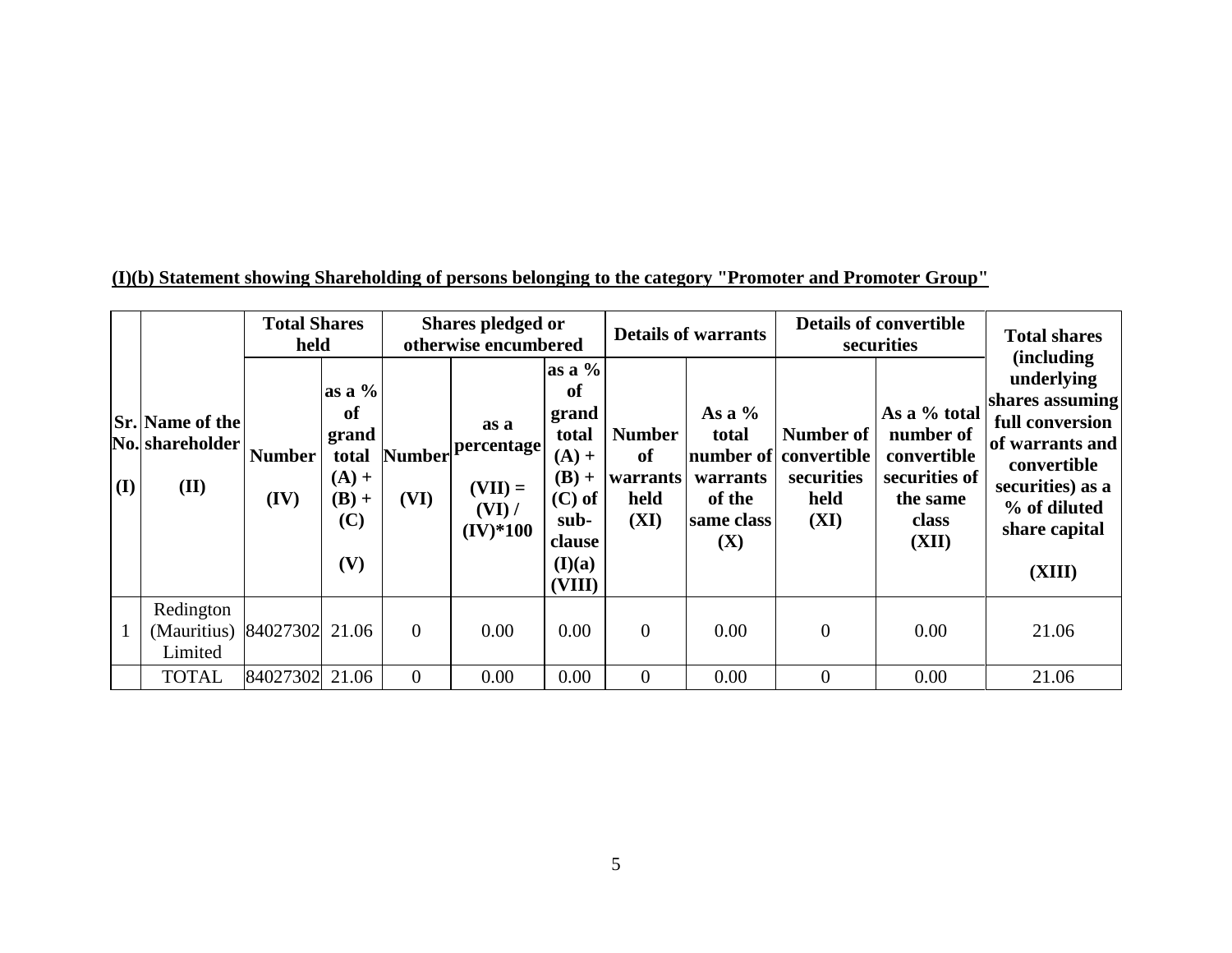**I)(c) Statement showing Shareholding of persons belonging to the category "Public" and holding more than 1% of the total number of shares**

|                |  |                                                                   | Shares as a<br>percentage of |                                                                                                                                           |                                         | <b>Details of warrants</b>                                    |                                                       | <b>Details of convertible</b><br>securities                | <b>Total shares</b>                                                                                                                                         |
|----------------|--|-------------------------------------------------------------------|------------------------------|-------------------------------------------------------------------------------------------------------------------------------------------|-----------------------------------------|---------------------------------------------------------------|-------------------------------------------------------|------------------------------------------------------------|-------------------------------------------------------------------------------------------------------------------------------------------------------------|
| Sr.<br>No.     |  | Name of the<br>shareholder                                        | Number of<br>shares          | total number<br>of shares {i.e.,<br><b>Grand</b><br><b>Total</b><br>$(A)+(B)+(C)$<br>indicated in<br>Statement at<br>para(I)(a)<br>above} | <b>Number</b><br>of<br>warrants<br>held | As a % total<br>number of<br>warrants of<br>the same<br>class | <b>Number of</b><br>convertible<br>securities<br>held | % w.r.t total<br>number of<br>convertible<br>securities of | <i>(including)</i><br>underlying shares<br>assuming full<br>conversion of<br>warrants and<br>convertible<br>the same class securities) as a %<br>of diluted |
|                |  | Synnex<br>(Mauritius)<br>Limited                                  | 94295940                     | 23.63                                                                                                                                     | $\boldsymbol{0}$                        | 0.00                                                          | $\mathbf{0}$                                          | 0.00                                                       | 23.63                                                                                                                                                       |
|                |  | Standard<br>Chartered<br>Private Equity<br>(Mauritius)<br>Limited | 47686500                     | 11.95                                                                                                                                     | $\boldsymbol{0}$                        | 0.00                                                          | $\overline{0}$                                        | 0.00                                                       | 11.95                                                                                                                                                       |
| 3              |  | <b>SBI</b> Mutual<br>Fund                                         | 18416218                     | 4.61                                                                                                                                      | $\overline{0}$                          | 0.00                                                          | $\overline{0}$                                        | 0.00                                                       | 4.61                                                                                                                                                        |
| $\overline{4}$ |  | Columbia<br><b>Wangler Fund</b>                                   | 15903072                     | 3.98                                                                                                                                      | $\boldsymbol{0}$                        | 0.00                                                          | $\overline{0}$                                        | 0.00                                                       | 3.98                                                                                                                                                        |
| 5              |  | Morgan<br>Stanley                                                 | 10983593                     | 2.75                                                                                                                                      | $\boldsymbol{0}$                        | 0.00                                                          | $\overline{0}$                                        | 0.00                                                       | 2.75                                                                                                                                                        |
| 6              |  | <b>ICICI</b><br><b>Prudential Life</b><br>Insurance<br>Company    | 10838275                     | 2.72                                                                                                                                      | $\boldsymbol{0}$                        | 0.00                                                          | $\overline{0}$                                        | 0.00                                                       | 2.72                                                                                                                                                        |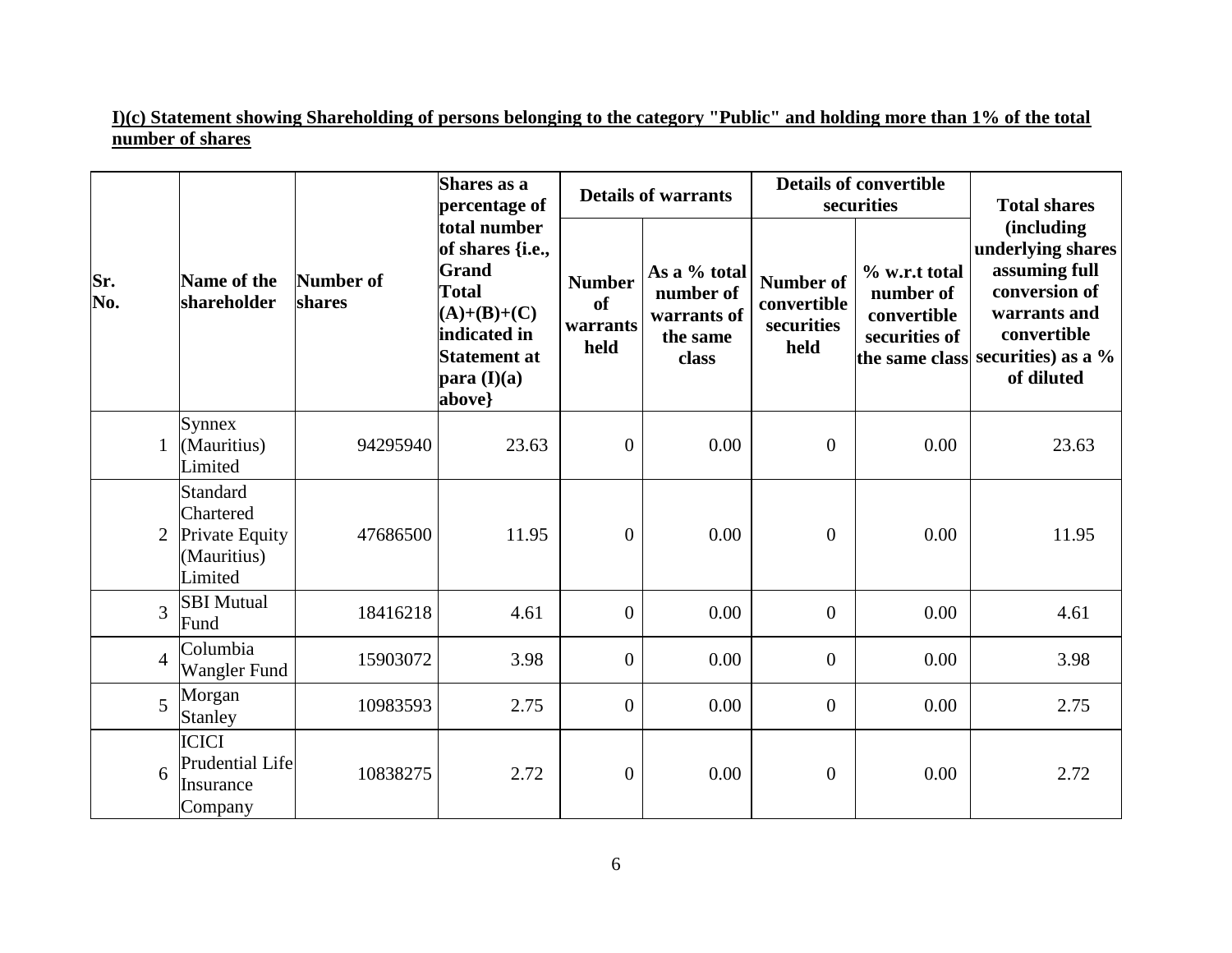|                | Limited                                                   |           |       |                  |      |                  |      |       |
|----------------|-----------------------------------------------------------|-----------|-------|------------------|------|------------------|------|-------|
| $\overline{7}$ | India Capital<br><b>Fund Limited</b>                      | 9792869   | 2.45  | $\boldsymbol{0}$ | 0.00 | $\boldsymbol{0}$ | 0.00 | 2.45  |
| 8              | Goldman<br>Sachs<br>Investments<br>(Mauritius)<br>Limited | 9816750   | 2.46  | $\boldsymbol{0}$ | 0.00 | $\overline{0}$   | 0.00 | 2.46  |
| $\overline{9}$ | Pinebridge<br>Investments                                 | 7831660   | 1.96  | $\boldsymbol{0}$ | 0.00 | $\overline{0}$   | 0.00 | 1.96  |
| 10             | Wishbone<br>Global<br>Investment<br>Holdings              | 7200000   | 1.80  | $\boldsymbol{0}$ | 0.00 | $\boldsymbol{0}$ | 0.00 | 1.8   |
| 11             | <b>First State</b><br>Investments<br>Intl Ltd             | 6847623   | 1.72  | $\boldsymbol{0}$ | 0.00 | $\overline{0}$   | 0.00 | 1.72  |
| 12             | The<br>Wellington<br>Trust<br>Company                     | 6284993   | 1.57  | $\boldsymbol{0}$ | 0.00 | $\boldsymbol{0}$ | 0.00 | 1.57  |
|                | 13 DNB Fund                                               | 6066000   | 1.52  | $\overline{0}$   | 0.00 | $\overline{0}$   | 0.00 | 1.52  |
| 14             | <b>IDFC</b> Premier<br><b>Equity Fund</b>                 | 5355674   | 1.34  | $\boldsymbol{0}$ | 0.00 | $\overline{0}$   | 0.00 | 1.34  |
|                | Sloane<br>15 Robinson LLP<br>A/c                          | 5105171   | 1.28  | $\boldsymbol{0}$ | 0.00 | $\overline{0}$   | 0.00 | 1.28  |
| 16             | Franklin<br>Templeton<br>Investment<br>Funds              | 4434708   | 1.11  | $\boldsymbol{0}$ | 0.00 | $\boldsymbol{0}$ | 0.00 | 1.11  |
|                | <b>TOTAL</b>                                              | 266859046 | 66.85 | $\overline{0}$   | 0.00 | $\boldsymbol{0}$ | 0.00 | 66.85 |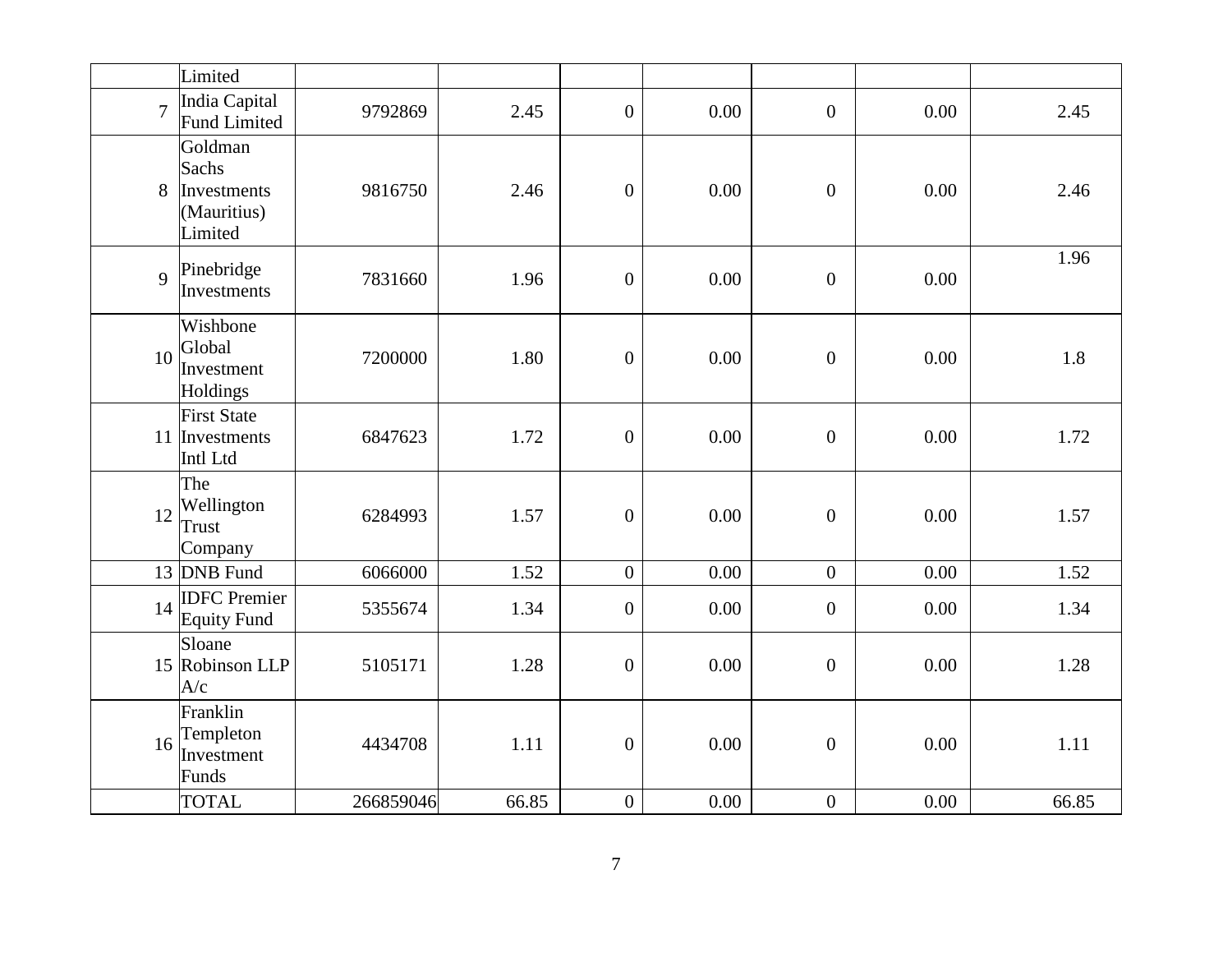**I)(c) Statement showing Shareholding of persons belonging to the category "Public" and holding more than 5% of the total number of shares**

|            | Name of the<br>shareholder                                                          |                     | Shares as a<br>percentage of                                                                                                                        |                                                    | <b>Details of warrants</b>                                    |                                                | <b>Details of convertible</b><br>securities                                     | <b>Total shares</b>                                                                                                                      |  |
|------------|-------------------------------------------------------------------------------------|---------------------|-----------------------------------------------------------------------------------------------------------------------------------------------------|----------------------------------------------------|---------------------------------------------------------------|------------------------------------------------|---------------------------------------------------------------------------------|------------------------------------------------------------------------------------------------------------------------------------------|--|
| Sr.<br>No. |                                                                                     | Number of<br>shares | total number<br>of shares { <i>i.e.</i> ,<br><b>Grand</b><br><b>Total</b><br>$(A)+(B)+(C)$<br>indicated in<br>Statement at<br>para (I)(a)<br>above} | <b>Number</b><br><sub>of</sub><br>warrants<br>held | As a % total<br>number of<br>warrants of<br>the same<br>class | Number of<br>convertible<br>securities<br>held | % w.r.t total<br>number of<br>convertible<br>securities of<br>the same<br>class | (including)<br>underlying<br>shares assuming<br>full conversion of<br>warrants and<br>convertible<br>securities) as a $\%$<br>of diluted |  |
|            | Synnex<br>1Mauritius<br>Limited                                                     | 94295940            | 23.63                                                                                                                                               | $\overline{0}$                                     | 0.00                                                          | $\overline{0}$                                 | 0.00                                                                            | 23.63                                                                                                                                    |  |
|            | <b>Standard</b><br><b>Chartered Private</b><br>$2$ Equity<br>(Mauritius)<br>Limited | 47686500            | 11.95                                                                                                                                               | $\overline{0}$                                     | 0.00                                                          | $\theta$                                       | 0.00                                                                            | 11.95                                                                                                                                    |  |
|            | <b>TOTAL</b>                                                                        | 141982440           | 35.58                                                                                                                                               | $\theta$                                           | 0.00                                                          | $\overline{0}$                                 | 0.00                                                                            | 35.58                                                                                                                                    |  |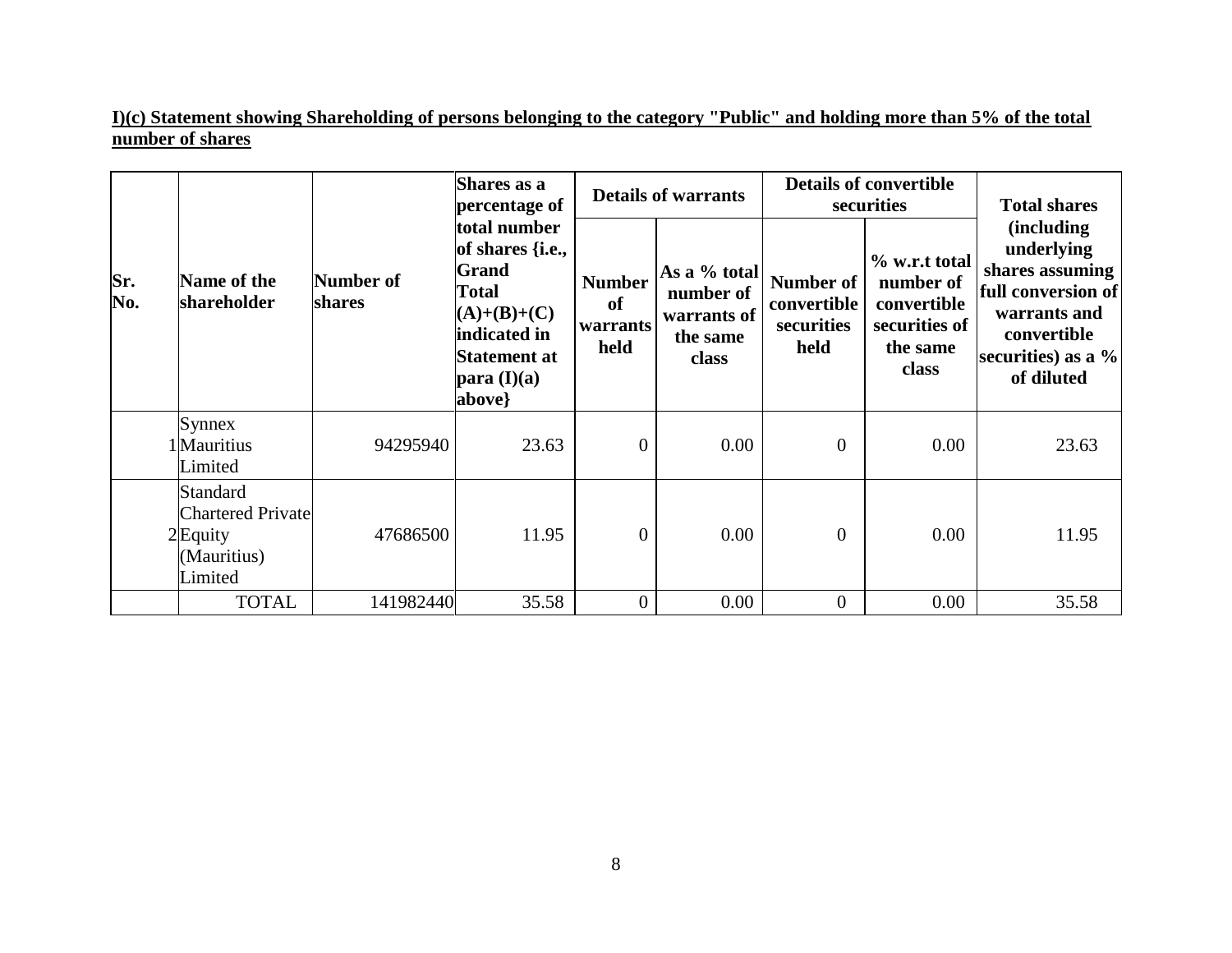### **(II)(a) Statement showing details of Depository Receipts (DRs)**

| Sr. Type of outstanding<br>No. DR (ADRs, GDRs, outstanding<br>No. SDRs, etc.) | Number of | Shares underlying outstanding DRs as a<br>shares underlying percentage of total number of shares {i.e., Grand shares underlying Total $(A)+(B)+(C)$ indicated in Statement at para<br>$(I)(a)$ above |
|-------------------------------------------------------------------------------|-----------|------------------------------------------------------------------------------------------------------------------------------------------------------------------------------------------------------|
| TOTAL                                                                         |           | $0.00\,$                                                                                                                                                                                             |

### **(II)(b) Statement showing holding of Depository Receipts (DRs), where underlying shares held by 'promoter/promoter group' are in excess of 1% of the total number of shares**

|  | <b>Type of</b><br>SDRs, etc.) | $S$ r.<br>Name of the DR Holder (ADRs, GDRs, CDRs, Sunderlying mumber of shares and all (A)+(B)+(C) indicated in No.<br>  outstanding DRs   Statement at para $(I)(a)$ above} |
|--|-------------------------------|-------------------------------------------------------------------------------------------------------------------------------------------------------------------------------|
|  | <b>TOTAL</b>                  | 0.00                                                                                                                                                                          |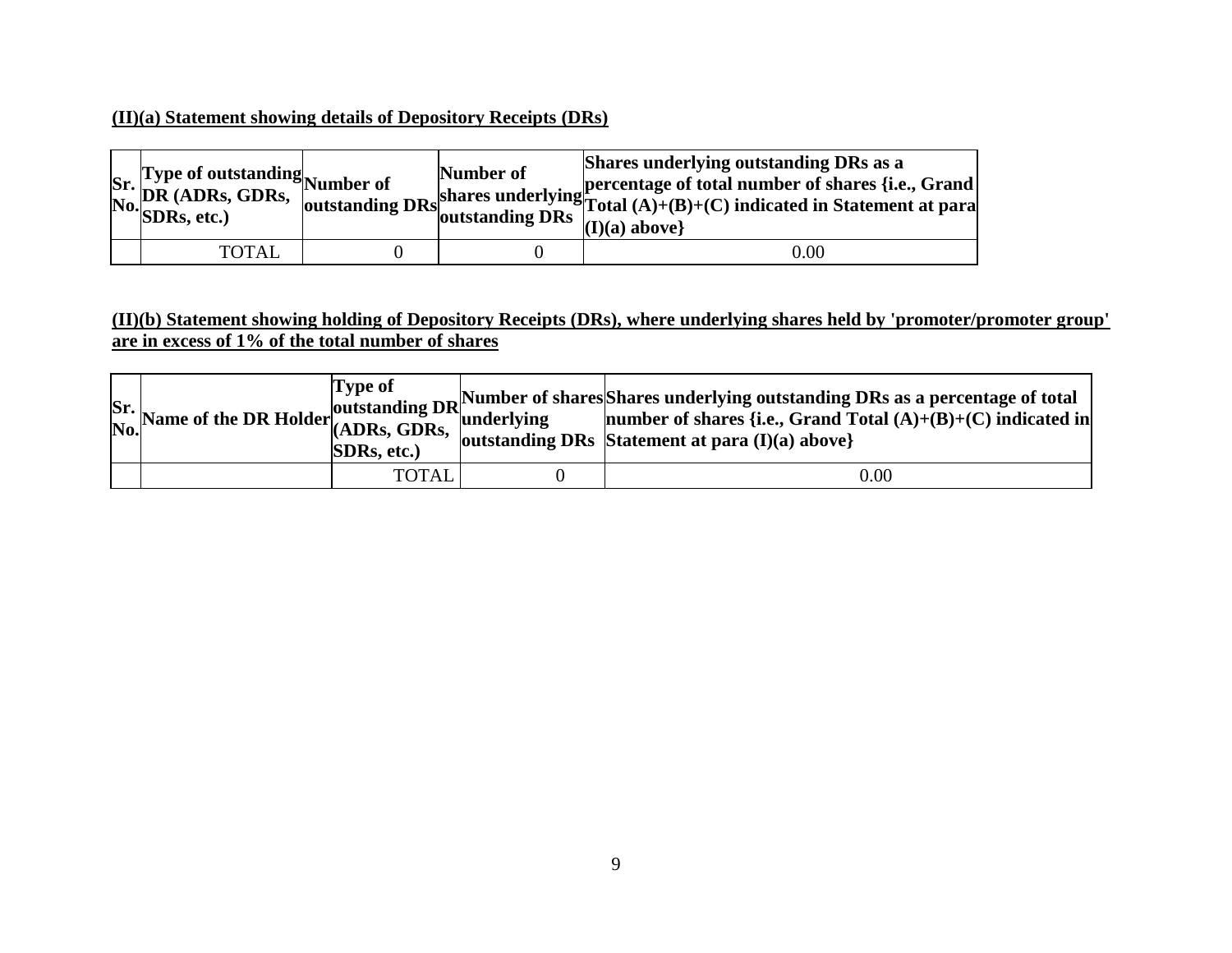**(III) (a) Statement showing the voting pattern of shareholders, if more than one class of shares/securities is issued by the issuer.**

| Sr.<br>no. | <b>Category of</b><br>shareholder         |                         | <b>Number of Voting Rights</b><br>held in each class of<br>securities |                       | <b>Total Voting</b><br><b>Rights</b><br>$(III+IV+V)$ |                                           | <b>Total Voting Rights i.e. (VI)</b>         |
|------------|-------------------------------------------|-------------------------|-----------------------------------------------------------------------|-----------------------|------------------------------------------------------|-------------------------------------------|----------------------------------------------|
| (I)        | (II)                                      | <b>Class X</b><br>(III) | <b>Class Y</b><br>(IV)                                                | <b>Class Z</b><br>(V) | (VI)                                                 | As a<br>percentage of<br>$(A+B)$<br>(VII) | As a<br>percentage of<br>$(A+B+C)$<br>(VIII) |
| (A)        | Promoter and Promoter Group <sup>2</sup>  |                         |                                                                       |                       |                                                      |                                           |                                              |
| (1)        | <b>Indian</b>                             |                         |                                                                       |                       |                                                      |                                           |                                              |
| (a)        | Individuals/Hindu Undivided Family        | $\mathbf{0}$            | $\boldsymbol{0}$                                                      | $\mathbf{0}$          | $\overline{0}$                                       | 0.00                                      | 0.00                                         |
| (b)        | <b>Central Government/State</b>           | $\theta$                | $\theta$                                                              | $\theta$              | $\overline{0}$                                       | 0.00                                      | 0.00                                         |
|            | Government(s)                             |                         |                                                                       |                       |                                                      |                                           |                                              |
| (c)        | <b>Bodies Corporate</b>                   | $\theta$                | $\overline{0}$                                                        | $\overline{0}$        | $\overline{0}$                                       | 0.00                                      | 0.00                                         |
| (d)        | <b>Financial Institutions/Banks</b>       | $\overline{0}$          | $\overline{0}$                                                        | $\overline{0}$        | $\overline{0}$                                       | 0.00                                      | 0.00                                         |
| (e)        | Any Other (Total)                         | $\overline{0}$          | $\overline{0}$                                                        | $\overline{0}$        | $\overline{0}$                                       | 0.00                                      | 0.00                                         |
|            | Sub-Total $(A)(1)$                        | $\overline{0}$          | $\overline{0}$                                                        | $\overline{0}$        | $\overline{0}$                                       | 0.00                                      | 0.00                                         |
| (2)        | Foreign                                   |                         |                                                                       |                       |                                                      |                                           |                                              |
| (a)        | <b>Individuals (Non-Resident</b>          | $\Omega$                | $\theta$                                                              | $\overline{0}$        | $\overline{0}$                                       | 0.00                                      | 0.00                                         |
|            | Individuals/Foreign Individuals)          |                         |                                                                       |                       |                                                      |                                           |                                              |
| (b)        | <b>Bodies Corporate</b>                   | $\overline{0}$          | $\overline{0}$                                                        | $\overline{0}$        | $\overline{0}$                                       | 0.00                                      | 0.00                                         |
| (c)        | Institutions                              | $\boldsymbol{0}$        | $\boldsymbol{0}$                                                      | $\boldsymbol{0}$      | $\overline{0}$                                       | 0.00                                      | 0.00                                         |
| (d)        | <b>Qualified Foreign Investor</b>         | $\overline{0}$          | $\overline{0}$                                                        | $\overline{0}$        | $\overline{0}$                                       | 0.00                                      | 0.00                                         |
| (e)        | Any Other (Total)                         | $\overline{0}$          | $\overline{0}$                                                        | $\overline{0}$        | $\overline{0}$                                       | 0.00                                      | 0.00                                         |
|            | Sub-Total $(A)(2)$                        | $\overline{0}$          | $\overline{0}$                                                        | $\overline{0}$        | $\overline{0}$                                       | 0.00                                      | 0.00                                         |
|            | <b>Total Shareholding of Promoter and</b> | $\theta$                | $\theta$                                                              | $\theta$              | $\overline{0}$                                       | 0.00                                      | 0.00                                         |
|            | Promoter Group $(A)=(A)(1)+(A)(2)$        |                         |                                                                       |                       |                                                      |                                           |                                              |
| (B)        | <b>Public shareholding</b>                |                         |                                                                       |                       |                                                      |                                           |                                              |
| (1)        | <b>Institutions</b>                       |                         |                                                                       |                       |                                                      |                                           |                                              |
| (a)        | Mutual Funds/UTI                          | $\overline{0}$          | $\overline{0}$                                                        | $\overline{0}$        | $\boldsymbol{0}$                                     | 0.00                                      | 0.00                                         |
| (b)        | <b>Financial Institutions/Banks</b>       | $\overline{0}$          | $\overline{0}$                                                        | $\overline{0}$        | $\overline{0}$                                       | 0.00                                      | 0.00                                         |
| (c)        | Central Government/State                  | $\theta$                | $\theta$                                                              | $\theta$              | $\overline{0}$                                       | 0.00                                      | 0.00                                         |
|            | Government(s)                             |                         |                                                                       |                       |                                                      |                                           |                                              |